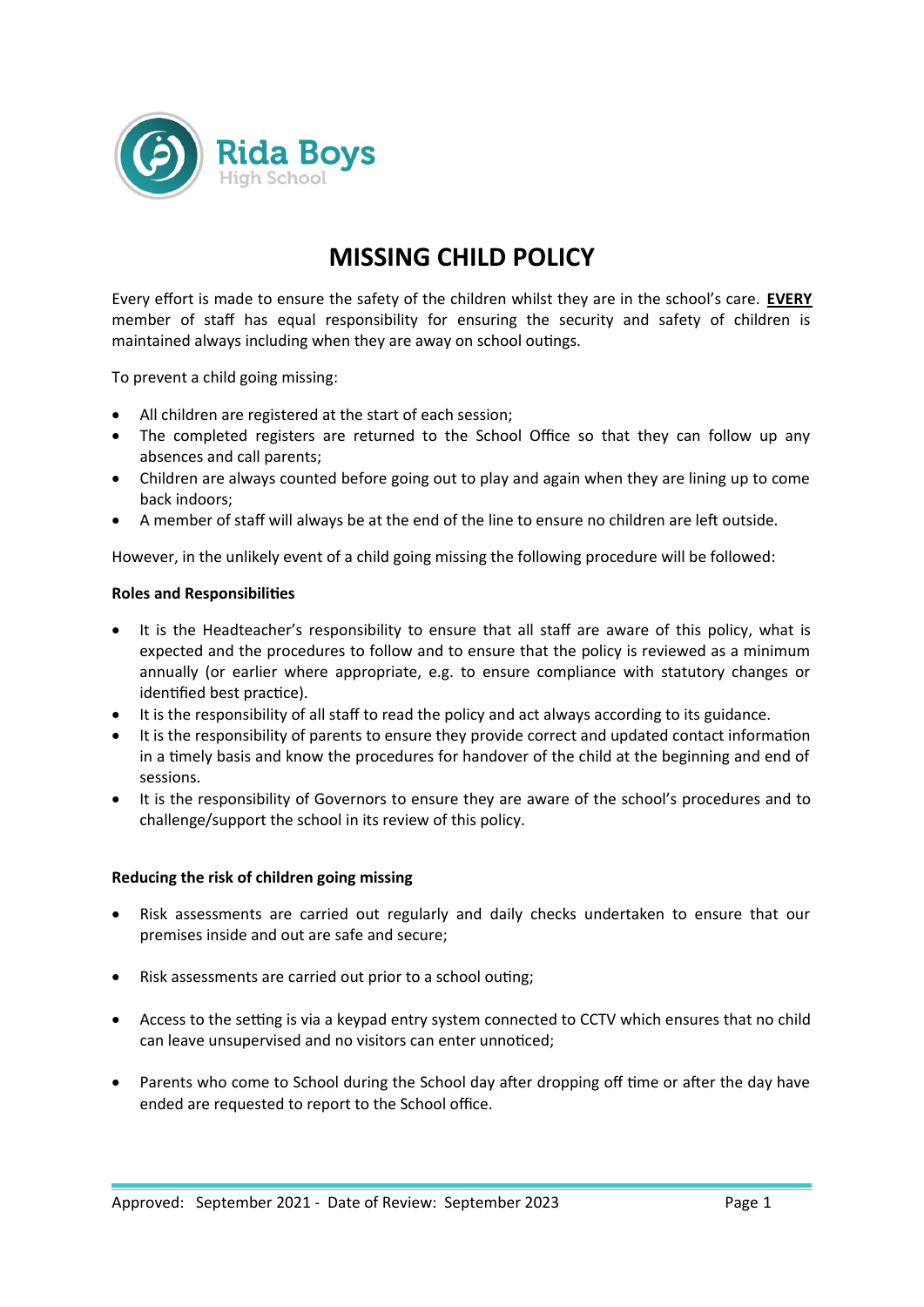- All visitors are asked to sign the Visitors Book at the main reception and timings of their arrival and departure are recorded;
- Children are registered on arrival and signed in a late book if they arrive late. Children are registered again for afternoon sessions;
- At the end of the school day children are only handed over to their parent / carer or designated adult (approved by the child's parent / carer);
- When a child is collected from during the school day whether due to illness or a prearranged appointment, they must always be collected from the School Office so that a note is made in the register to record the fact that they are no longer on the premises;
- Under NO circumstances are children can leave the premises unaccompanied;
- A headcount of children is done at regular intervals by the responsible member of staff;
- When there is a trip off the School premises then it is the responsibility of the staff taking the trip to ensure that a regular register is taken, or head count made, this will depend on the nature of the trip, the mode of transport used and the location of the trip.
- Thorough risk assessments and adequate staff/pupil ratios, (one adult per four children is preferred for EY), no less than one staff member to 8 pupils are provided when pupils leave the school premises. Adequate communication contact and a list of pupils/groups to be taken on visits out of school will be logged.

### **Procedure in the event of a child going missing from the setting:**

- As soon as it is noticed that a child is missing the key person / staff member will calmly alert the Head/Early Years Manager/ Senior Management Team (SMT);
- The register will be checked to establish which child has also gone missing;

The management team will co-ordinate the search and ensure:

- o Doors and gates are checked to see if there has been a breach of security whereby a child could wander out;
- o All inside and outside areas will be thoroughly searched, including cupboards, toilets and sheds;
- o CCTV camera footage is checked for sightings of the child.
- o A member of staff will check with the School Office if there is a possibility that the child has another commitment, e.g. play rehearsal, School trip, external appointment etc and inform the School Office of the situation;
- $\circ$  The Manager will talk to the staff to find out where the child was last seen, what he / she was wearing, any distinguishing features, any special medical or learning needs and will record this;
- Notify the SMT member if the child is found immediately;
- If the child has not been found after 15 minutes, the Police and the Child's parents / carers will be informed;
- The search will continue, widening the area until the police arrive.
- The Police will be informed of the information recorded by the Manager;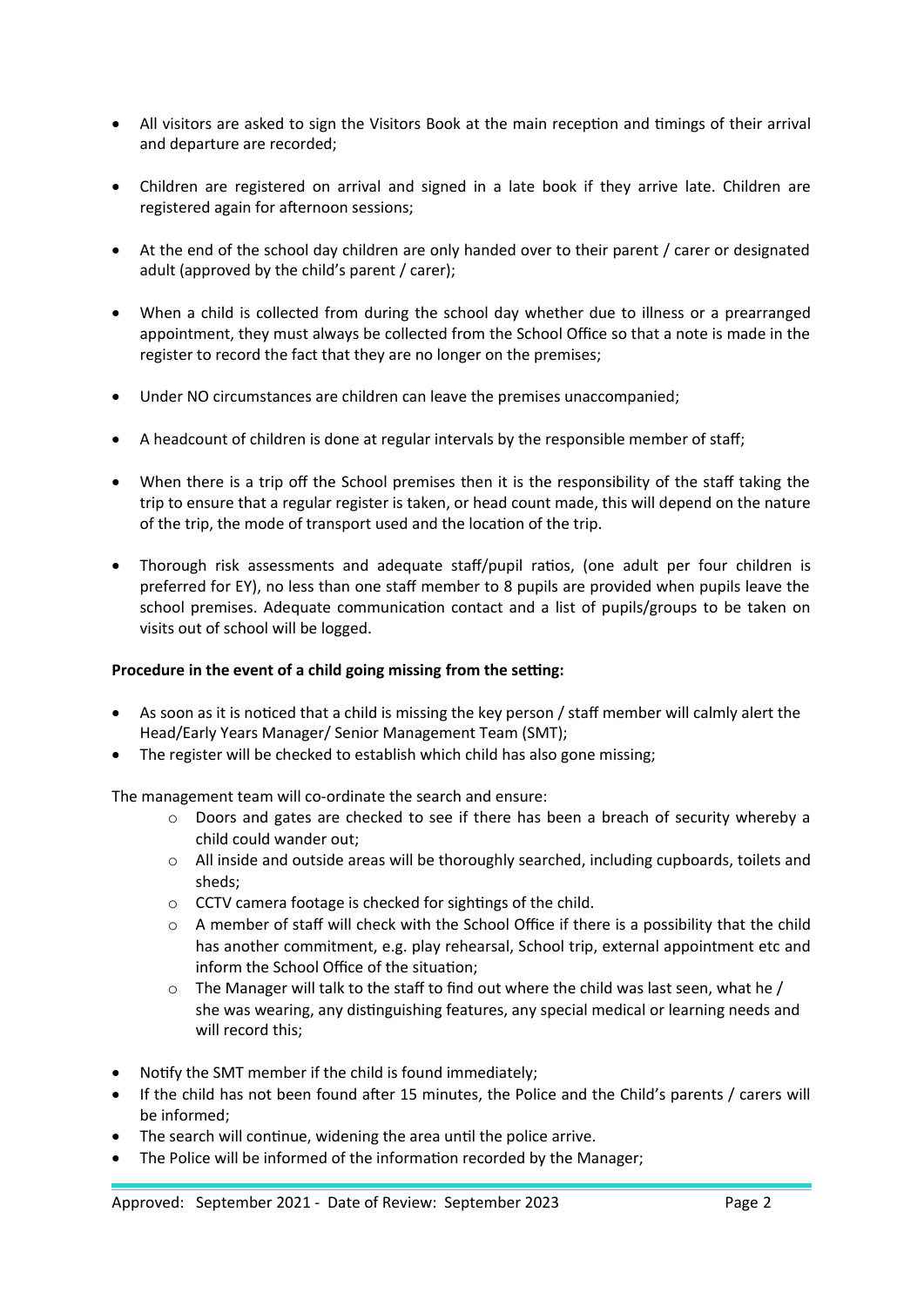- Parents / Carers will be asked to bring with them a recent photograph of their child;
- Staff will remain calm and not alarm the children;
- The remaining staff will ensure that the children continue to participate in their activities and every effort will be made to ensure that they are not unduly alarmed. The incident will not be discussed in front of them;

# **Procedure in the event of a child going missing from a school outing:**

- As soon as it is noticed that a child is missing the key person / staff member will calmly alert the designated lead;
- The register will be checked to make sure no other child has also gone astray;
- A staff member will search the immediate vicinity;
- A member of staff will inform staff at the venue giving a description of the child;
- If the child is not found straight away, the designated lead will contact the SMT at the school, who will contact the parents.
- The remaining children will be taken back to school if it is within walking distance;
- In the event of a trip which has been reached by coach the children will be taken back to the coach;
- In the event of a trip which has been reached by public transport the children will be taken to a suitable place where they will be safe and the ability to monitor them is not compromised;
- If the child is not found after 10 minutes, the designated lead will use their mobile phone to contact the Police;
- Once the police have arrived the designated lead will liaise with them and seek advice relating to whether the rest of the children should return to the school;
- **•** The child's parents will be called and explained to what has happened, and what steps have been set in motion;

# **Police involvement and following procedures:**

- As soon as the police arrive a member of staff will liaise with them to assist with their search and answer any questions, they may have;
- The Early Years Manager, Head teacher or member of the SMT will carry out a full investigation taking written statements from all the staff present at the time of the incident detailing:
	- o The date and time of the incident.
	- $\circ$  What staff/children were in the group and the name of the staff members designated responsible for the missing child.
	- o When the child was last seen in the group.
	- $\circ$  What has taken place in the group since the child went missing including conversations and police advice.
	- o The time it is estimated that the child went missing.
	- o A conclusion is drawn as to how the breach of security happened and a Risk Assessment is undertaken to avoid reoccurrence.
- A copy of this will be sent to the parents, the Chair of Governors and filed. A report will be made to the Governing Body;
- Ongoing risk assessments will be carried out and an immediate review will take place after the incident;